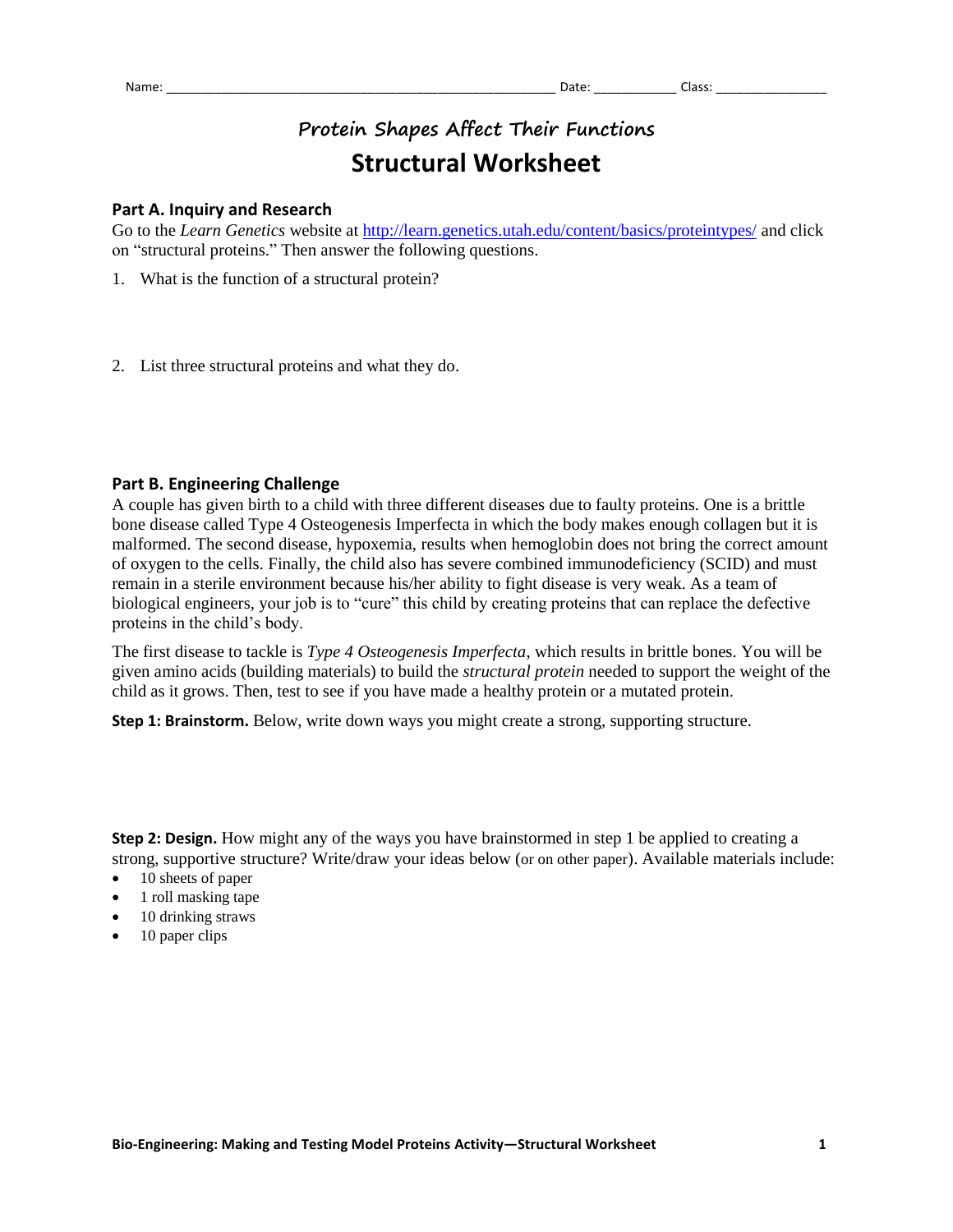**Step 3: Design selection.** From your step 2 ideas, decide on a design that you think will meet the design requirement—to support the weight of a child as it grows. Your protein must hold books 1.5 to 2 inches from the floor and its strength will be tested by setting the pre-weighed books on top of it. Sketch your protein design and label the amino acids (with what you used to build that part) below so that someone else could recreate it.

**Step 4:** Before you start building, have the teacher approve your design. **teacher initials: \_\_\_\_\_\_\_**

*Amount of weight* you hypothesize that your protein will hold:

**Step 5: Build.** Next, use the amino acids (materials) to build a protein. **NOTE:** Build it on the floor so that you have enough room above it to accommodate a tall stack of books/weights or even a person standing on it! *Remember:* The function of this protein is to support the child as it grows.

**Step 6: Test and evaluate.** *Did your model protein design hold as many books/amount of weight as you thought it would?* Circle: yes or no *How much did it hold?* \_\_\_\_\_\_\_\_\_\_\_\_\_\_\_

Explain why it did/did not meet your expectations. *How effective was your protein model? Was it strong enough? What about balance? Did you encounter other problems?*

| Group # | <b>Trial 1</b> | <b>Trial 2</b> |
|---------|----------------|----------------|
|         |                |                |
|         |                |                |
|         |                |                |
|         |                |                |
|         |                |                |
|         |                |                |
|         |                |                |
|         |                |                |
|         |                |                |

| Group # | ರ್<br><b>Trial 1</b> | <b>Trial 2</b> |  |
|---------|----------------------|----------------|--|
|         |                      |                |  |
|         |                      |                |  |
|         |                      |                |  |
|         |                      |                |  |
|         |                      |                |  |
|         |                      |                |  |
|         |                      |                |  |

#### **Data collection:** Fill in the data table with the maximum weight each group's protein held.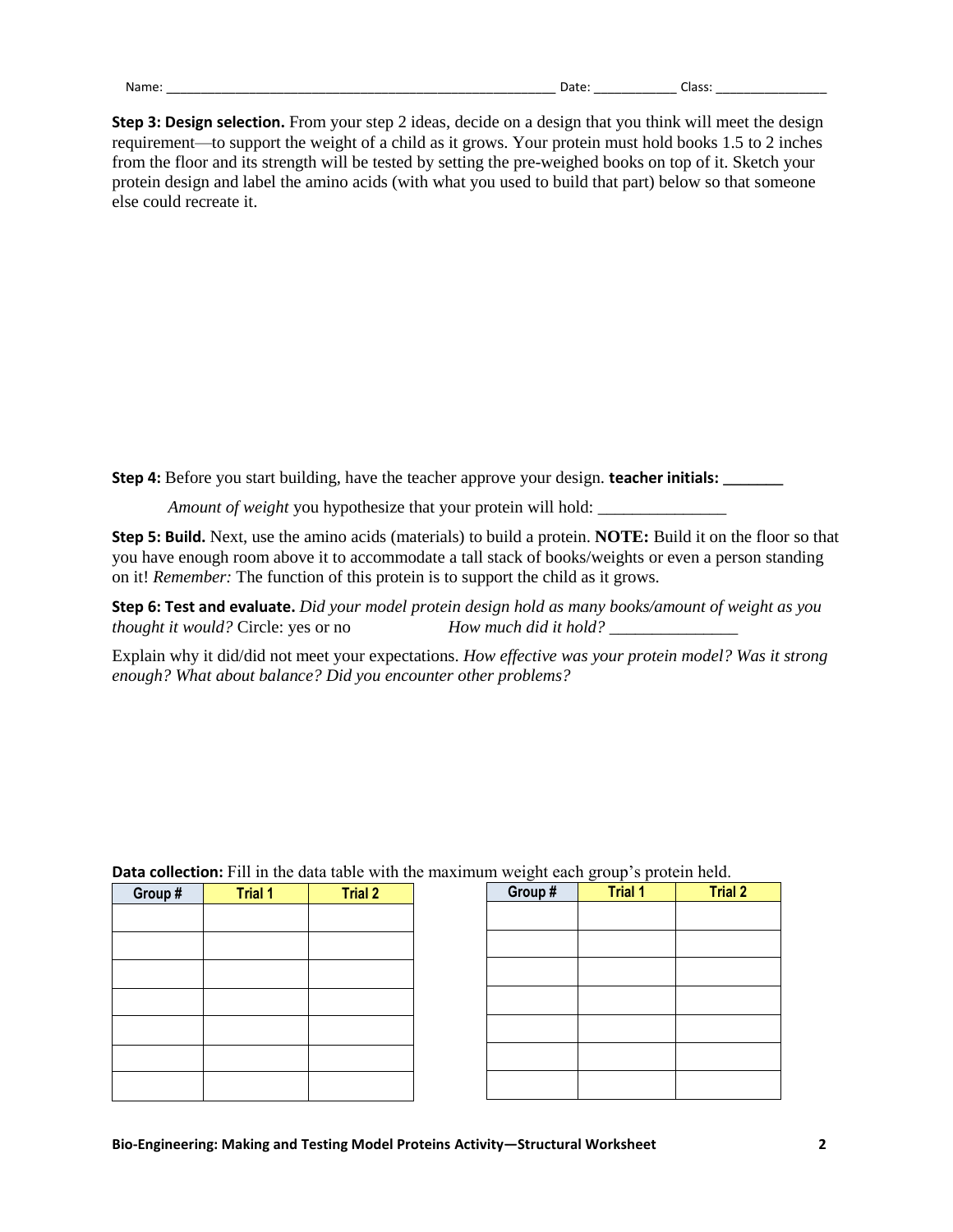| . .<br>Νź |  |
|-----------|--|
|           |  |

**Step 7: Redesign.** *How will you change your design?* In the space below, write/draw your adjustments. Have the teacher approve your revised design. **teacher initials: \_\_\_\_\_\_\_**

*Amount of weight* you hypothesize that your revised protein will hold:

**Step 8: Test and re-evaluate.** *Did your revised design hold as many books/amount of weight as you had thought it would?* Circle: yes or no *How much did it hold?* \_\_\_\_\_\_\_\_\_\_\_\_\_\_\_

Explain why it did or did not meet your expectations. *How effective was your protein model? Was it strong enough? What about balance? Did you encounter other problems?*

**Step 9: Compare.** Examine the data for all teams. Graph the data. *What does the data tell you?*

*What is the average weight held by all of the re-engineered proteins?* \_\_\_\_\_\_\_\_\_\_\_

*How did your structural protein perform compared to the other proteins that were built? What is an idea from a different protein model that you could have incorporated into your design, and why would you use it? What is another group's idea that you would not have done, and why*?